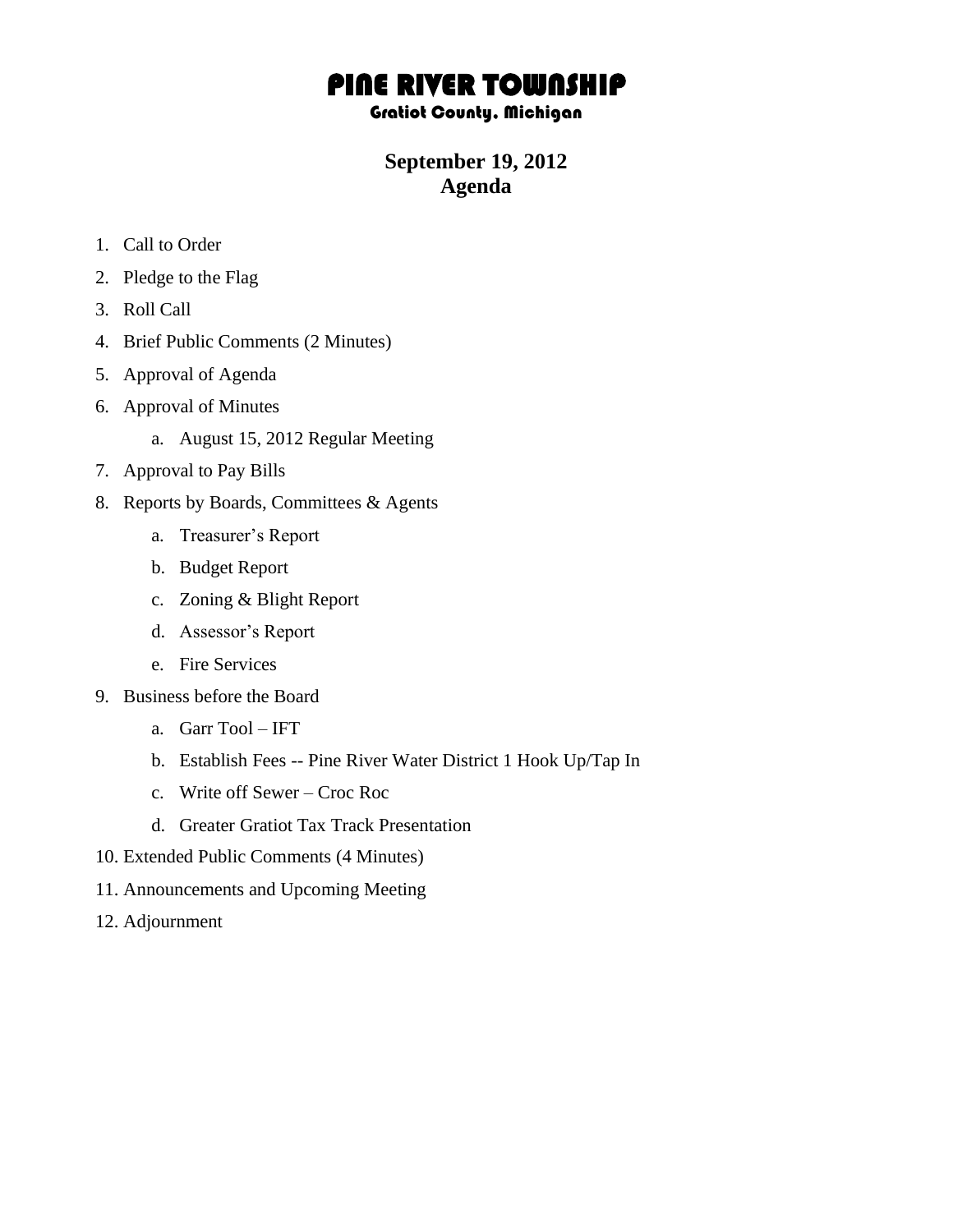## **MINUTES OF THE PINE RIVER TOWNSHIP BOARD MONTHLY MEETING SEPTEMBER 19, 2012**

- 1. The regular monthly meeting of the Pine River Township Board was called to order at 7:00 pm by Supervisor Beeson at the Township Hall.
- 2. Pledge the flag: The board and the public said the pledge to the flag.
- 3. Roll Call: Beeson: present, Best: present, Moeggenborg: present, Rademacher: present, Baker: present. All Board Members present.
- 4. Brief Public comments (2 minutes): John Renneberg mentioned that the County Commissioners were considering adopting a noise ordinance.
- 5. Approve the Agenda:

Motion by Moeggenborg: second by Best: to approve the **Amended Agenda** (add 9 e. increase election inspector and chair wages) as presented. All board members approved. Motion carried 5-0.

6. Approve the Minutes:

Motion by Moeggenborg: second by Best: to approve the Regular Meeting Minutes of August 15, 2012. All board members approved. Motion carried 5-0.

7. Approval to Pay Bills:

Motion made by Best: second by Moeggenborg: to pay bills as presented in the amount of \$ 148,396.73. All board members approved. Motion carried 5-0.

- 8. Reports by Boards, Committees & Agents
	- a. Treasurers Report Discussion; report placed on file.
	- b. Budget Report Discussion: report placed on file.
	- c. Zoning & Blight Officer Discussion: report placed on file
	- d. Assessor Report Discussion.
	- e. Fire Services Discussion.
- 9. Business before the Board
	- a. Garr Tool IFT Request Board Approval for IFT Motion made by Moeggenborg: second by Baker: to approve the IFT presented by Garr Tool. All board members approved. Motion carried 5-0.

Set Public Hearing for Garr Tool IFT

Motion made by Moeggenborg: second by Best: to set the Public Hearing for Garr Tool IFT for October 17, 2012 at 7:05pm. All Present Board Members approved: Motion carried 5-0.

b. Establish Fees – Pine River Water District 1 Hook Up/Tap In Motion made by Moeggenborg: second by Rademacher: to approve charging each property owner \$ 4000.00 to hook up and tap in to the current Alma District #1 Water Main as it exists presently. All board members approved. Motion carried 5-0.